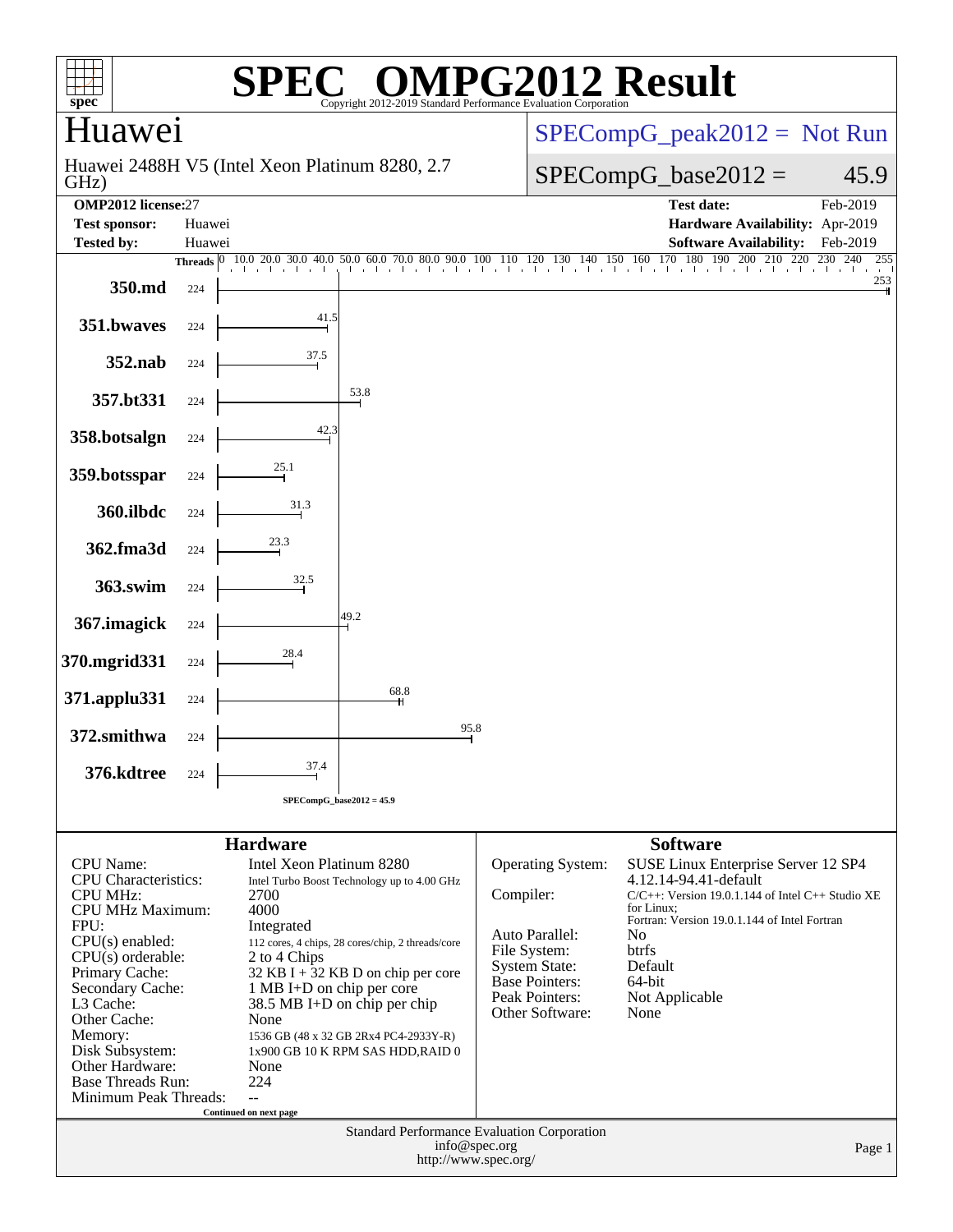

### Huawei

#### GHz) Huawei 2488H V5 (Intel Xeon Platinum 8280, 2.7

[SPECompG\\_peak2012 =](http://www.spec.org/auto/omp2012/Docs/result-fields.html#SPECompGpeak2012) Not Run

#### $SPECompG_base2012 = 45.9$  $SPECompG_base2012 = 45.9$

[Maximum Peak Threads:](http://www.spec.org/auto/omp2012/Docs/result-fields.html#MaximumPeakThreads) --

**[OMP2012 license:](http://www.spec.org/auto/omp2012/Docs/result-fields.html#OMP2012license)**27 **[Test date:](http://www.spec.org/auto/omp2012/Docs/result-fields.html#Testdate)** Feb-2019 **[Test sponsor:](http://www.spec.org/auto/omp2012/Docs/result-fields.html#Testsponsor)** Huawei **[Hardware Availability:](http://www.spec.org/auto/omp2012/Docs/result-fields.html#HardwareAvailability)** Apr-2019 **[Tested by:](http://www.spec.org/auto/omp2012/Docs/result-fields.html#Testedby)** Huawei **[Software Availability:](http://www.spec.org/auto/omp2012/Docs/result-fields.html#SoftwareAvailability)** Feb-2019

Page 2

| <b>Results Table</b> |           |                                                                                                                  |       |                                                                                                                                                                                                                                                                                                                                                                                                                                                                                                                                                                                                                                                                                                                                                                                        |       |                                             |               |  |                        |              |  |                |              |                |              |
|----------------------|-----------|------------------------------------------------------------------------------------------------------------------|-------|----------------------------------------------------------------------------------------------------------------------------------------------------------------------------------------------------------------------------------------------------------------------------------------------------------------------------------------------------------------------------------------------------------------------------------------------------------------------------------------------------------------------------------------------------------------------------------------------------------------------------------------------------------------------------------------------------------------------------------------------------------------------------------------|-------|---------------------------------------------|---------------|--|------------------------|--------------|--|----------------|--------------|----------------|--------------|
|                      |           |                                                                                                                  |       | <b>Base</b>                                                                                                                                                                                                                                                                                                                                                                                                                                                                                                                                                                                                                                                                                                                                                                            |       |                                             |               |  |                        |              |  | <b>Peak</b>    |              |                |              |
| <b>Benchmark</b>     |           | Threads Seconds                                                                                                  | Ratio | Seconds                                                                                                                                                                                                                                                                                                                                                                                                                                                                                                                                                                                                                                                                                                                                                                                | Ratio | <b>Seconds</b>                              | Ratio         |  | <b>Threads Seconds</b> | <b>Ratio</b> |  | <b>Seconds</b> | <b>Ratio</b> | <b>Seconds</b> | <b>Ratio</b> |
| 350.md               | 224       | 18.3                                                                                                             | 253   | 18.3                                                                                                                                                                                                                                                                                                                                                                                                                                                                                                                                                                                                                                                                                                                                                                                   | 253   | 18.3                                        | 254           |  |                        |              |  |                |              |                |              |
| 351.bwaves           | 224       | 109                                                                                                              | 41.5  | 109                                                                                                                                                                                                                                                                                                                                                                                                                                                                                                                                                                                                                                                                                                                                                                                    | 41.5  | 109                                         | 41.5          |  |                        |              |  |                |              |                |              |
| $352$ .nab           | 224       | 104                                                                                                              | 37.5  | 104                                                                                                                                                                                                                                                                                                                                                                                                                                                                                                                                                                                                                                                                                                                                                                                    | 37.5  | 104                                         | 37.6          |  |                        |              |  |                |              |                |              |
| 357.bt331            | 224       | 88.1                                                                                                             | 53.8  | 88.0                                                                                                                                                                                                                                                                                                                                                                                                                                                                                                                                                                                                                                                                                                                                                                                   | 53.8  | 88.3                                        | 53.7          |  |                        |              |  |                |              |                |              |
| 358.botsalgn         | 224       | 103                                                                                                              | 42.3  | 103                                                                                                                                                                                                                                                                                                                                                                                                                                                                                                                                                                                                                                                                                                                                                                                    | 42.3  | 103                                         | 42.3          |  |                        |              |  |                |              |                |              |
| 359.botsspar         | 224       | 208                                                                                                              | 25.3  | 209                                                                                                                                                                                                                                                                                                                                                                                                                                                                                                                                                                                                                                                                                                                                                                                    | 25.1  | 211                                         | 24.9          |  |                        |              |  |                |              |                |              |
| 360.ilbdc            | 224       | 114                                                                                                              | 31.3  | 114                                                                                                                                                                                                                                                                                                                                                                                                                                                                                                                                                                                                                                                                                                                                                                                    | 31.3  | 114                                         | 31.3          |  |                        |              |  |                |              |                |              |
| 362.fma3d            | 224       | 163                                                                                                              | 23.3  | 163                                                                                                                                                                                                                                                                                                                                                                                                                                                                                                                                                                                                                                                                                                                                                                                    | 23.3  | 163                                         | 23.4          |  |                        |              |  |                |              |                |              |
| 363.swim             | 224       | 139                                                                                                              | 32.5  | 139                                                                                                                                                                                                                                                                                                                                                                                                                                                                                                                                                                                                                                                                                                                                                                                    | 32.6  | 139                                         | 32.5          |  |                        |              |  |                |              |                |              |
| 367.imagick          | 224       | 143                                                                                                              | 49.2  | 143                                                                                                                                                                                                                                                                                                                                                                                                                                                                                                                                                                                                                                                                                                                                                                                    | 49.2  | 143                                         | 49.3          |  |                        |              |  |                |              |                |              |
| 370.mgrid331         | 224       | 156                                                                                                              | 28.4  | 156                                                                                                                                                                                                                                                                                                                                                                                                                                                                                                                                                                                                                                                                                                                                                                                    | 28.4  | 156                                         | 28.4          |  |                        |              |  |                |              |                |              |
| 371.applu331         | 224       | 88.1                                                                                                             | 68.8  | 88.6                                                                                                                                                                                                                                                                                                                                                                                                                                                                                                                                                                                                                                                                                                                                                                                   | 68.4  | 86.8                                        | 69.8          |  |                        |              |  |                |              |                |              |
| 372.smithwa          | 224       | 56.1                                                                                                             | 95.6  | 55.9                                                                                                                                                                                                                                                                                                                                                                                                                                                                                                                                                                                                                                                                                                                                                                                   | 95.9  | 55.9                                        | 95.8          |  |                        |              |  |                |              |                |              |
| 376.kdtree           | 224       | 120                                                                                                              | 37.4  | 120                                                                                                                                                                                                                                                                                                                                                                                                                                                                                                                                                                                                                                                                                                                                                                                    | 37.4  | 120                                         | 37.4          |  |                        |              |  |                |              |                |              |
|                      |           |                                                                                                                  |       | Results appear in the order in which they were run. Bold underlined text indicates a median measurement.                                                                                                                                                                                                                                                                                                                                                                                                                                                                                                                                                                                                                                                                               |       |                                             |               |  |                        |              |  |                |              |                |              |
|                      | caution.) | From /proc/cpuinfo<br>224 "processors"<br>cpu cores $: 28$<br>siblings<br>25 26 27 28 29 30<br>25 26 27 28 29 30 | : 56  | \$Rev: 395 \$ \$Date:: 2012-07-25 #\$ 8f8c0fe9e19c658963a1e67685e50647<br>running on linux-7ven Wed Feb 27 16:47:16 2019<br>This section contains SUT (System Under Test) info as seen by<br>some common utilities. To remove or add to this section, see:<br>http://www.spec.org/omp2012/Docs/config.html#sysinfo<br>model name: Intel Xeon Platinum 8280 CPU @ 2.70GHz<br>4 "physical id"s (chips)<br>cores, siblings (Caution: counting these is hw and system dependent.<br>following excerpts from /proc/cpuinfo might not be reliable.<br>physical 0: cores 0 1 2 3 4 5 6 8 9 10 11 12 13 14 16 17 18 19 20 21 22 24<br>physical 1: cores 0 1 2 3 4 5 6 8 9 10 11 12 13 14 16 17 18 19 20 21 22 24<br>physical 2: cores 0 1 2 3 4 5 6 8 9 10 11 12 13 14 16 17 18 19 20 21 22 24 |       |                                             |               |  |                        |              |  |                | Use with     | The            |              |
|                      |           | 25 26 27 28 29 30                                                                                                |       |                                                                                                                                                                                                                                                                                                                                                                                                                                                                                                                                                                                                                                                                                                                                                                                        |       | Continued on next page                      |               |  |                        |              |  |                |              |                |              |
|                      |           |                                                                                                                  |       |                                                                                                                                                                                                                                                                                                                                                                                                                                                                                                                                                                                                                                                                                                                                                                                        |       | Standard Performance Evaluation Corporation |               |  |                        |              |  |                |              |                |              |
|                      |           |                                                                                                                  |       |                                                                                                                                                                                                                                                                                                                                                                                                                                                                                                                                                                                                                                                                                                                                                                                        |       |                                             | info@spec.org |  |                        |              |  |                |              |                | Page 2       |

<http://www.spec.org/>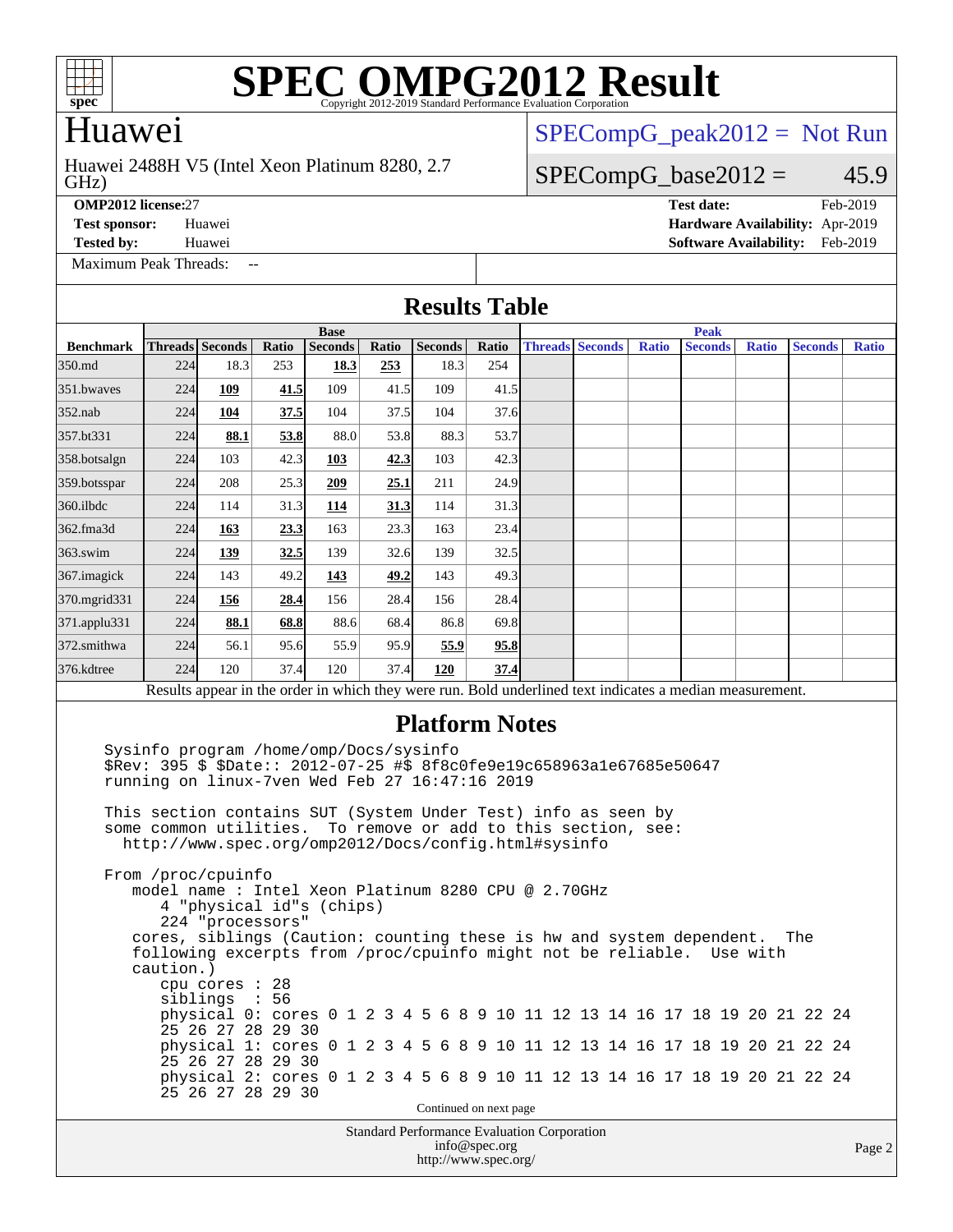

#### Huawei

GHz) Huawei 2488H V5 (Intel Xeon Platinum 8280, 2.7  $SPECompG_peak2012 = Not Run$  $SPECompG_peak2012 = Not Run$ 

 $SPECompG_base2012 = 45.9$  $SPECompG_base2012 = 45.9$ 

**[OMP2012 license:](http://www.spec.org/auto/omp2012/Docs/result-fields.html#OMP2012license)**27 **[Test date:](http://www.spec.org/auto/omp2012/Docs/result-fields.html#Testdate)** Feb-2019 **[Test sponsor:](http://www.spec.org/auto/omp2012/Docs/result-fields.html#Testsponsor)** Huawei **[Hardware Availability:](http://www.spec.org/auto/omp2012/Docs/result-fields.html#HardwareAvailability)** Apr-2019 **[Tested by:](http://www.spec.org/auto/omp2012/Docs/result-fields.html#Testedby)** Huawei **[Software Availability:](http://www.spec.org/auto/omp2012/Docs/result-fields.html#SoftwareAvailability)** Feb-2019

#### **[Platform Notes \(Continued\)](http://www.spec.org/auto/omp2012/Docs/result-fields.html#PlatformNotes)**

 physical 3: cores 0 1 2 3 4 5 6 8 9 10 11 12 13 14 16 17 18 19 20 21 22 24 25 26 27 28 29 30 cache size : 39424 KB From /proc/meminfo<br>MemTotal: 1583460908 kB HugePages\_Total: 262144 Hugepagesize: 2048 kB /usr/bin/lsb\_release -d SUSE Linux Enterprise Server 12 SP4 From /etc/\*release\* /etc/\*version\* SuSE-release: SUSE Linux Enterprise Server 12 (x86\_64) VERSION = 12 PATCHLEVEL = 4 # This file is deprecated and will be removed in a future service pack or release. # Please check /etc/os-release for details about this release. os-release: NAME="SLES" VERSION="12-SP4" VERSION\_ID="12.4" PRETTY NAME="SUSE Linux Enterprise Server 12 SP4" ID="sles" ANSI\_COLOR="0;32" CPE\_NAME="cpe:/o:suse:sles:12:sp4" uname -a: Linux linux-7ven 4.12.14-94.41-default #1 SMP Wed Oct 31 12:25:04 UTC 2018 (3090901) x86\_64 x86\_64 x86\_64 GNU/Linux run-level 5 Feb 27 16:04 SPEC is set to: /home/omp Filesystem Type Size Used-Avail-Use%-Mounted-on-<br>  $\sqrt{27}$  /dev/sda4 btrfs 696G 27G 668G 4%-/home  $b$ trfs 696G Additional information from dmidecode: BIOS INSYDE Corp. 6.36 02/15/2019 Memory: 48x Samsung M393A4K40CB2-CVF 32 GB 2933 MHz 2 rank (End of data from sysinfo program) **[General Notes](http://www.spec.org/auto/omp2012/Docs/result-fields.html#GeneralNotes)** ======================================================================== Power profile set with: cpupower -c all frequency-set -g performance Continued on next page

> Standard Performance Evaluation Corporation [info@spec.org](mailto:info@spec.org) <http://www.spec.org/>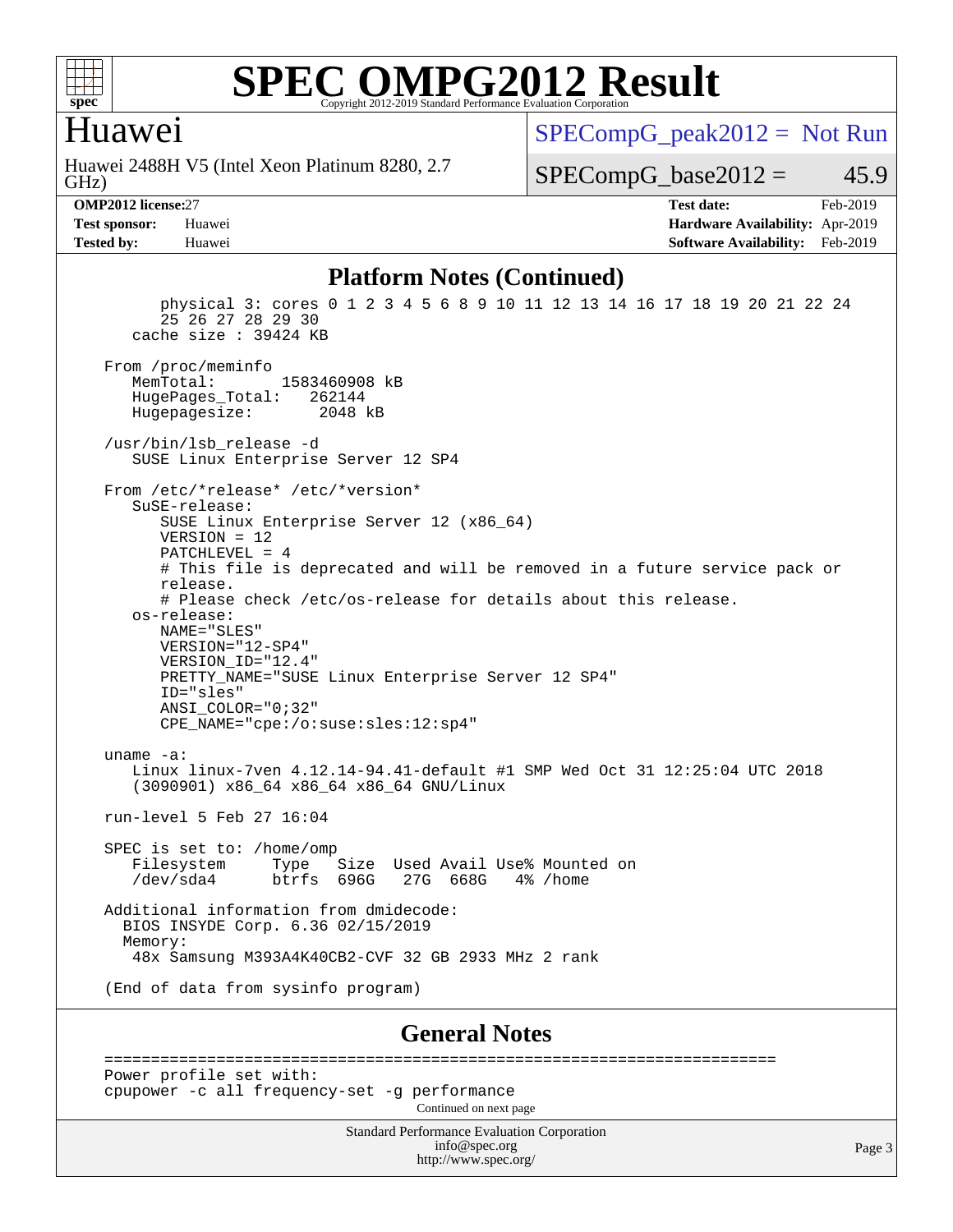

#### Huawei

GHz) Huawei 2488H V5 (Intel Xeon Platinum 8280, 2.7  $SPECompG_peak2012 = Not Run$  $SPECompG_peak2012 = Not Run$ 

 $SPECompG_base2012 = 45.9$  $SPECompG_base2012 = 45.9$ 

**[OMP2012 license:](http://www.spec.org/auto/omp2012/Docs/result-fields.html#OMP2012license)**27 **[Test date:](http://www.spec.org/auto/omp2012/Docs/result-fields.html#Testdate)** Feb-2019 **[Test sponsor:](http://www.spec.org/auto/omp2012/Docs/result-fields.html#Testsponsor)** Huawei **[Hardware Availability:](http://www.spec.org/auto/omp2012/Docs/result-fields.html#HardwareAvailability)** Apr-2019 **[Tested by:](http://www.spec.org/auto/omp2012/Docs/result-fields.html#Testedby)** Huawei **[Software Availability:](http://www.spec.org/auto/omp2012/Docs/result-fields.html#SoftwareAvailability)** Feb-2019

#### **[General Notes \(Continued\)](http://www.spec.org/auto/omp2012/Docs/result-fields.html#GeneralNotes)**

 System settings notes: Intel Turbo Boost Technology (Turbo) : Enabled Memory RAS Configuration set to Maximum Performance ======================================================================== General Notes and Enviroment variables ENV\_KMP\_BLOCKTIME=infinite ENV\_KMP\_DETERMINISTIC\_REDUCTION=1 ENV\_OMP\_DYNAMIC=FALSE ENV\_KMP\_LIBRARY=turnaround ENV\_KMP\_SCHEDULE=static,balanced ENV\_KMP\_STACKSIZE=256M ENV\_OMP\_NESTED=FALSE ENV\_OMP\_NUM\_THREADS=224 ======================================================================== General base OMP Library Settings ENV\_KMP\_AFFINITY=granularity=fine,proclist=[0-27,112-139,28-55,140-167,56-83,168-195,84-111,196-223],explicit BIOS settings: XPT Prefetch Set to Enabled Yes: The test sponsor attests, as of date of publication, that CVE-2017-5754 (Meltdown) is mitigated in the system as tested and documented. Yes: The test sponsor attests, as of date of publication, that CVE-2017-5753 (Spectre variant 1) is mitigated in the system as tested and documented. Yes: The test sponsor attests, as of date of publication, that CVE-2017-5715 (Spectre variant 2) is mitigated in the system as tested and documented.

#### **[Base Compiler Invocation](http://www.spec.org/auto/omp2012/Docs/result-fields.html#BaseCompilerInvocation)**

[C benchmarks](http://www.spec.org/auto/omp2012/Docs/result-fields.html#Cbenchmarks): [icc](http://www.spec.org/omp2012/results/res2019q2/omp2012-20190313-00169.flags.html#user_CCbase_intel_icc_a87c68a857bc5ec5362391a49d3a37a6)

[C++ benchmarks:](http://www.spec.org/auto/omp2012/Docs/result-fields.html#CXXbenchmarks) [icpc](http://www.spec.org/omp2012/results/res2019q2/omp2012-20190313-00169.flags.html#user_CXXbase_intel_icpc_2d899f8d163502b12eb4a60069f80c1c)

[Fortran benchmarks](http://www.spec.org/auto/omp2012/Docs/result-fields.html#Fortranbenchmarks): [ifort](http://www.spec.org/omp2012/results/res2019q2/omp2012-20190313-00169.flags.html#user_FCbase_intel_ifort_8a5e5e06b19a251bdeaf8fdab5d62f20)

### **[Base Portability Flags](http://www.spec.org/auto/omp2012/Docs/result-fields.html#BasePortabilityFlags)**

 350.md: [-FR](http://www.spec.org/omp2012/results/res2019q2/omp2012-20190313-00169.flags.html#user_baseFPORTABILITY350_md_f-FR) 357.bt331: [-mcmodel=medium](http://www.spec.org/omp2012/results/res2019q2/omp2012-20190313-00169.flags.html#user_basePORTABILITY357_bt331_f-mcmodel_3a41622424bdd074c4f0f2d2f224c7e5) 363.swim: [-mcmodel=medium](http://www.spec.org/omp2012/results/res2019q2/omp2012-20190313-00169.flags.html#user_basePORTABILITY363_swim_f-mcmodel_3a41622424bdd074c4f0f2d2f224c7e5) 367.imagick: [-std=c99](http://www.spec.org/omp2012/results/res2019q2/omp2012-20190313-00169.flags.html#user_baseCPORTABILITY367_imagick_f-std_2ec6533b6e06f1c4a6c9b78d9e9cde24)

> Standard Performance Evaluation Corporation [info@spec.org](mailto:info@spec.org) <http://www.spec.org/>